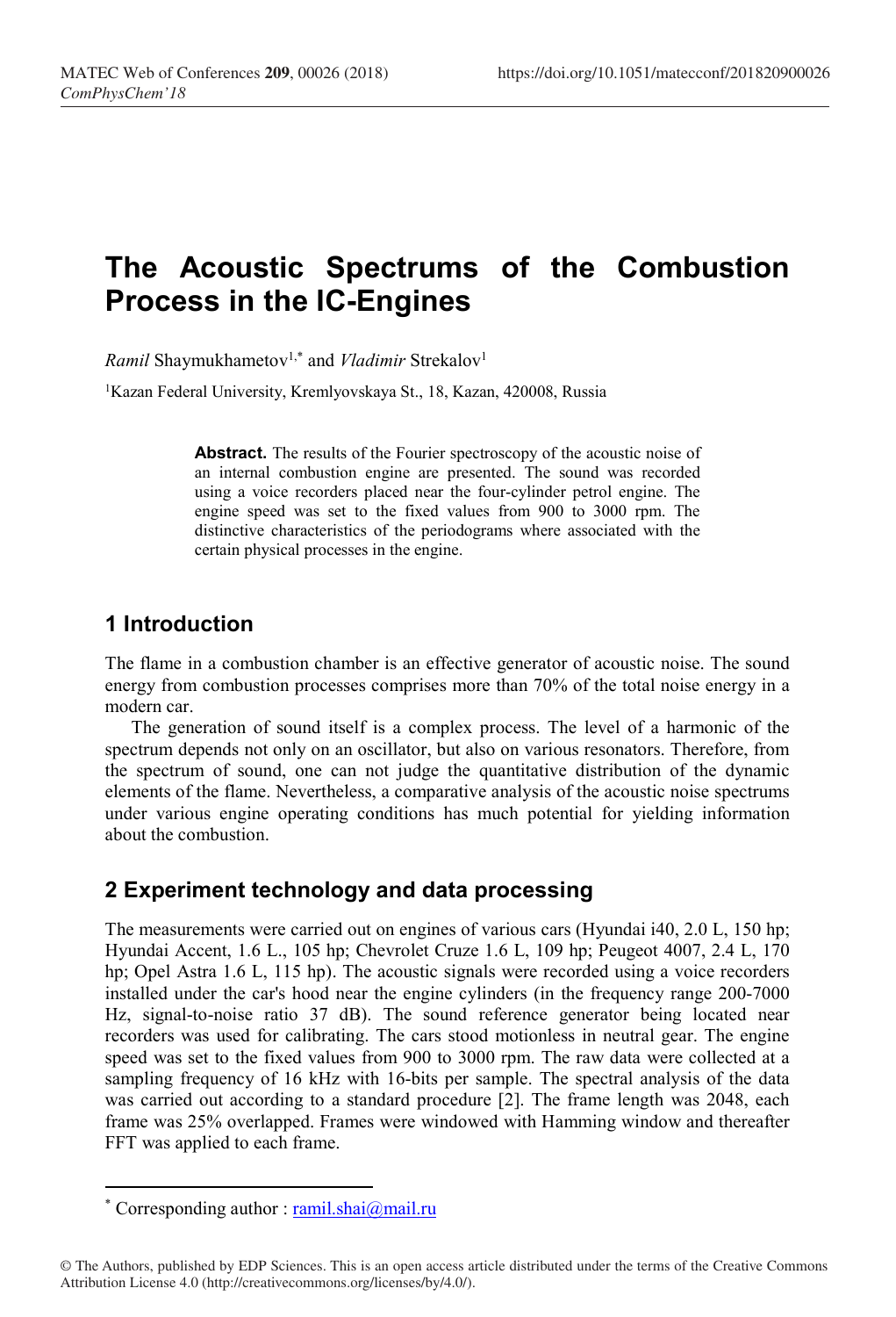## 3 Experimental data and speculations

The energy spectrums have complex line structure. Low-frequency components are missing since the microphone bandwidth began at 200 Hz. The main energy of the acoustic noise is concentrated in the band 500 - 2500 Hz (Fig. 1).



Fig. 1.Typical energy spectrum of engine noise. The crankshaft frequency is 20 Hz (1200 RPM).

The frequency of the maximum and spectrum width depend only weakly on the engine speed (Fig. 2). The main characteristics of the spectrums are not significantly different for various brands of cars with the same engine volume.



Fig. 2. Energy spectrums with a change in the frequency of rotation of the crankshaft.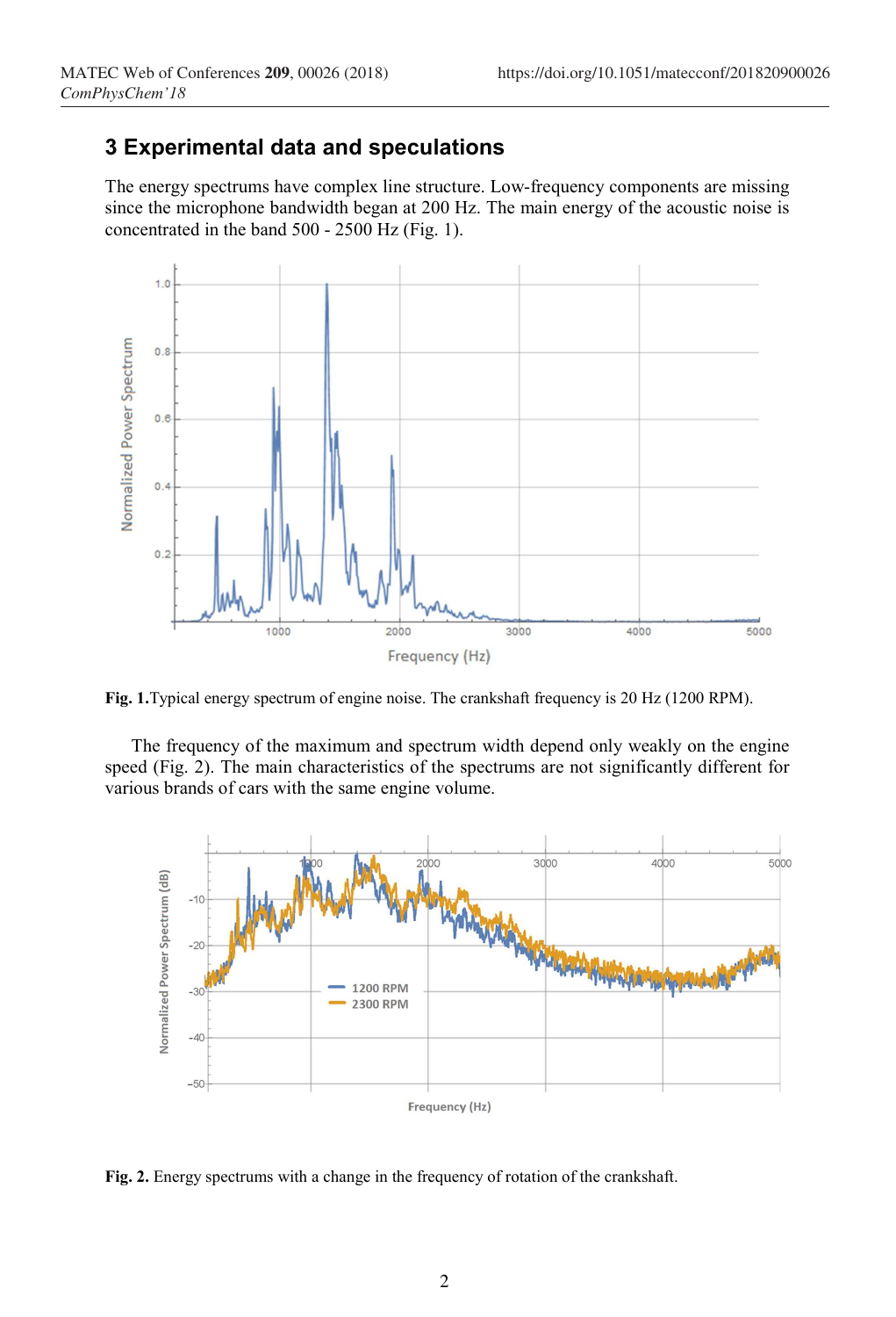Under the hood of the car a sound reference generator was installed to calibrate the recorders. The measurements of absolute values showed a strong dependence of the noise energy on the crankshaft rotation speed. The results are depicted in Fig. 3. When the engine speed is increased by a factor of 2, the sound noise energy is increased approximately 10 times.



Fig. 3. The dependence of the power level on the frequency of rotation of the crankshaft.

It is likely that a cylinder volume governs the width and structure of the spectrum. Based on the flame propagation velocity in piston engines in the absence of detonation of 50-80 m/s , and the characteristic size of the combustion chamber 0.1 m (cylinder diameter), a lower frequency of combustion noise of 500-800 Hz can be estimated. These evaluations confirmed by observations at different volumes motor (Fig. 4). As the volume of the engine cylinder increases, the spectrum of sound becomes narrower and the distance between the peaks decreases.



Fig. 4. Spectrums of acoustic noise at different engine volumes.